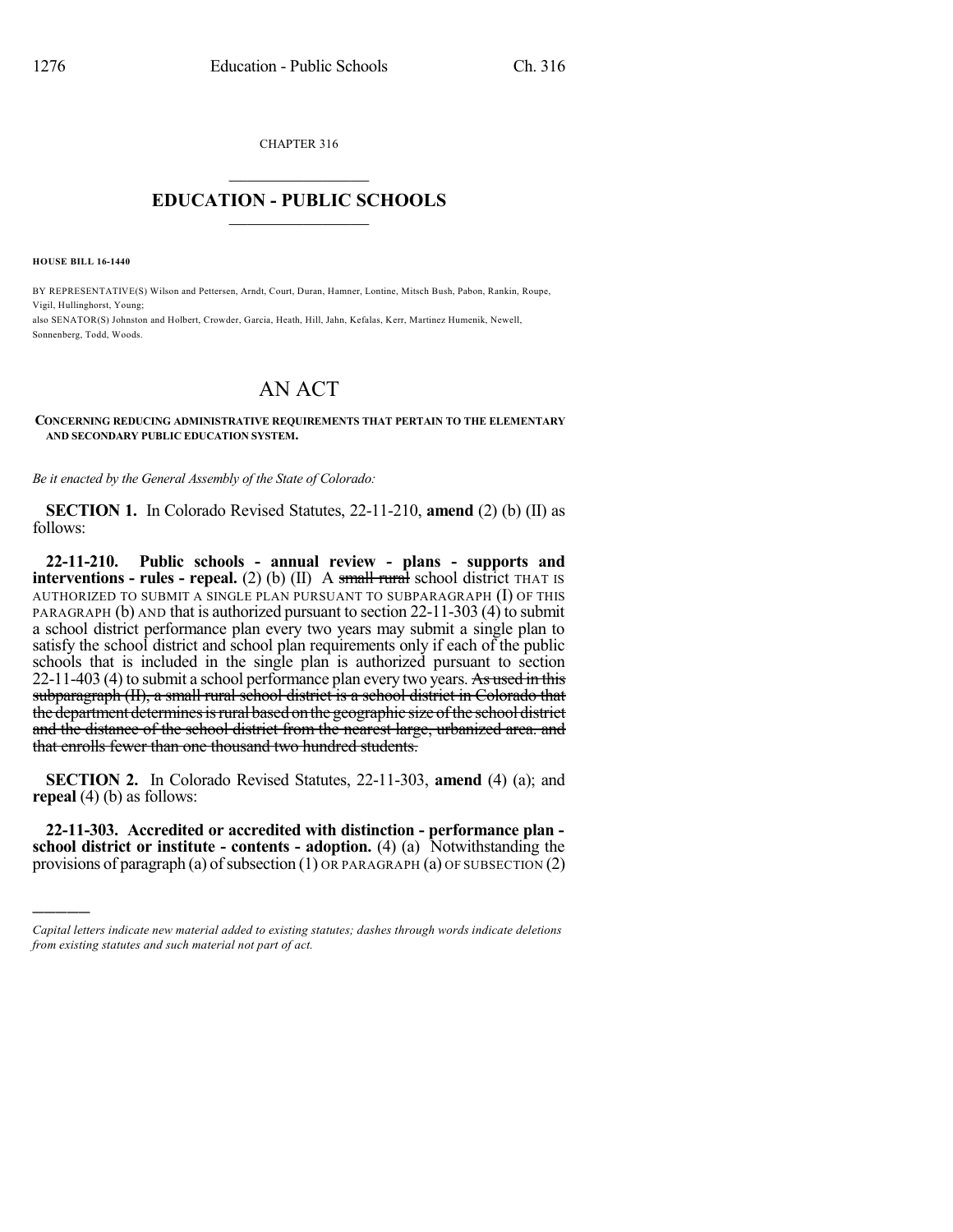of this section to the contrary, the local school board of a small rural school district OR THE INSTITUTE BOARD may adopt and submit to the department a school district performance plan for the school district OR THE INSTITUTE as described in subsection (3) of this section every two years so long as the school district OR THE INSTITUTE maintains the status of accredited or accredited with distinction.

(b) As used in paragraph (a) of this subsection  $(4)$ , a small rural school district is a school district in Colorado that the department determines is rural, based on the geographic size of the school district and the distance of the school district from the nearest large, urbanized area, and that enrolls fewer than one thousand two hundred students.

**SECTION 3.** In Colorado Revised Statutes, 22-11-403, **amend** (5) (a); and **repeal** (5) (b) as follows:

**22-11-403. School performance plan - contents.** (5) (a) Notwithstanding any provision of thissection to the contrary, the school principal and the school district superintendent, or his or her designee,  $\sigma$  FOR a DISTRICT public school,  $\sigma$  f a small rural school district OR THE SCHOOL PRINCIPAL FOR AN INSTITUTE CHARTER SCHOOL, may adopt a school performance plan for the public school as described in subsection  $(3)$  of this section every two years so long as the state board, pursuant to section 22-11-210, requires the public school to implement a performance plan.

(b) As used in paragraph (a) of this subsection  $(5)$ , a small rural school district is a school district in Colorado that the department determines is rural, based on the geographic size of the school district and the distance of the school district from the nearest large, urbanized area, and that enrolls fewer than one thousand two hundred students.

**SECTION 4.** In Colorado Revised Statutes, 22-2-106, **add** (1) (i) as follows:

**22-2-106. State board - duties.** (1) It is the duty of the state board:

(i) TO ENSURE THAT THE RULES PROMULGATED BY THE STATE BOARD AND THE POLICIES AND GUIDELINES ADOPTED BY THE DEPARTMENT PURSUANT TO THIS TITLE IMPOSE THE LEAST POSSIBLE ADMINISTRATIVE OR FINANCIAL BURDEN ON SCHOOL DISTRICTS, CHARTER SCHOOLS, OR BOARDS OF COOPERATIVE SERVICES AND, WHEN APPROPRIATE TO REDUCE POTENTIAL ADMINISTRATIVE BURDEN, TO PROMULGATE RULES AND INSTRUCT THE DEPARTMENT TO ADOPT POLICIES AND GUIDELINES THAT SPECIFICALLY APPLY TO RURAL SCHOOL DISTRICTS,CHARTER SCHOOLS,AND BOARDS OF COOPERATIVE SERVICES, AS IDENTIFIED BY THE DEPARTMENT.

**SECTION 5.** In Colorado Revised Statutes,  $22-7-1211$ , **amend** (1) and (2)(c.5); and **add** (4) as follows:

**22-7-1211. Early literacy grantprogram- created.**(1) There is herebycreated in the department the early literacy grant program to provide moneys MONEY to local education providers to implement literacy support and intervention instruction programs, including but not limited to related professional development programs, to assist students in kindergarten and first, second, and third grades to achieve reading competency. The state board by rule shall establish the application timelines